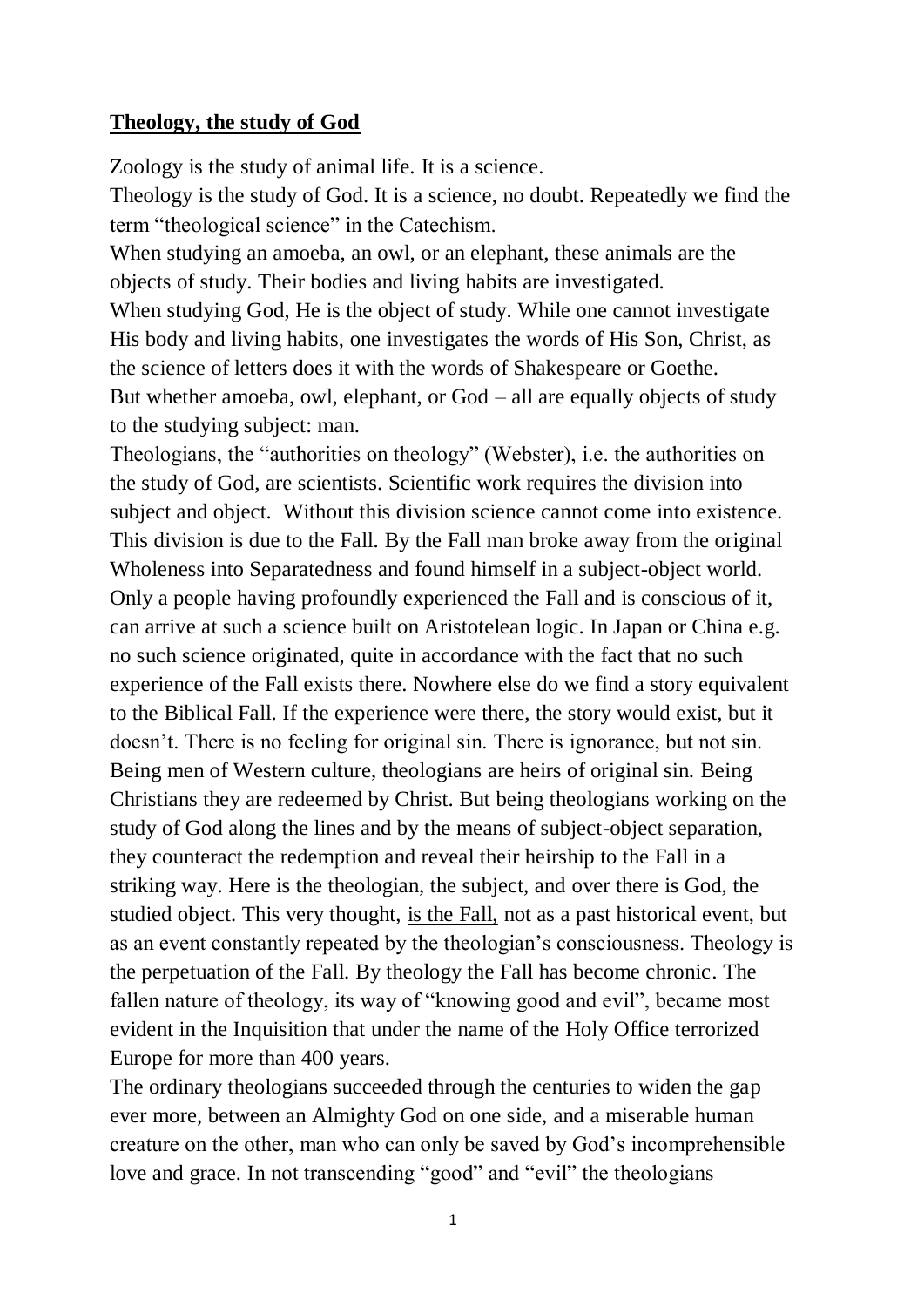undermined the influence of this love and grace of God and still do so. The same Almighty God and His incomprehensible love and grace they did not hesitate to make the objects of their studies.

What has qualities can be studied. An amoeba, an owl, an elephant to a certain degree can be investigated scientifically according to their qualities, although even they escape science in their True-Reality. Even though knowing all about an owl's shape, colours, weight, ways of procreation, provision of food and other living habits, we do not know anything of the owl's Reality. That cannot be learned by scientific approach, but only by inner experience: OWL!

Only objectified truths can be the subject matter of scientific study. Only an objectified god, disintegrated into many qualities, can be investigated scientifically. God has nothing that could deliver Him into the hands of scientists. He only can be experienced: !!!

It is in the tradition of the Christian Church, however, to approach religion scientifically. This "approach" is a separation, an alienation. In the Catechism we even find expressions like "economy of salvation" and "deposit of faith", terms derived from the world of business and banking.

It is man's intelligence that studies God. As far as this intelligence goes, so far goes god. The one studying and the one being studied, they are not two. The size of the studied god is equal to the size of the studying intelligence. "But we say that God is incomprehensible!"

Why then do you study Him scientifically? The word "science" is derived from the Latin "scire", precisely in its meaning of "to comprehend". "But we rely on the Scriptures, on the words of Christ!"

They are hearsay, not personal experience. The meaning of these words goes as far as the consciousness of the hearer, of the reader, goes. The ordinary consciousness being caught in the subject-object realm receives only according to this capacity. A poor radio renders the most brilliantly performed symphony a disagreeable noise. Even with reports within the realm of the ordinary consciousness, we can observe such distortions: A reporter after having interviewed a natural scientist on his discovery comes up with a report on the scholar's activities without any experience and knowledge of his own in this field. He just repeats hearsay and willy-nilly interprets according to the state of his mind.

With theology the distortions are even worse, because the Bible is of another state of consciousness.

The zoologist, at least, comes into direct contact with the object of his study.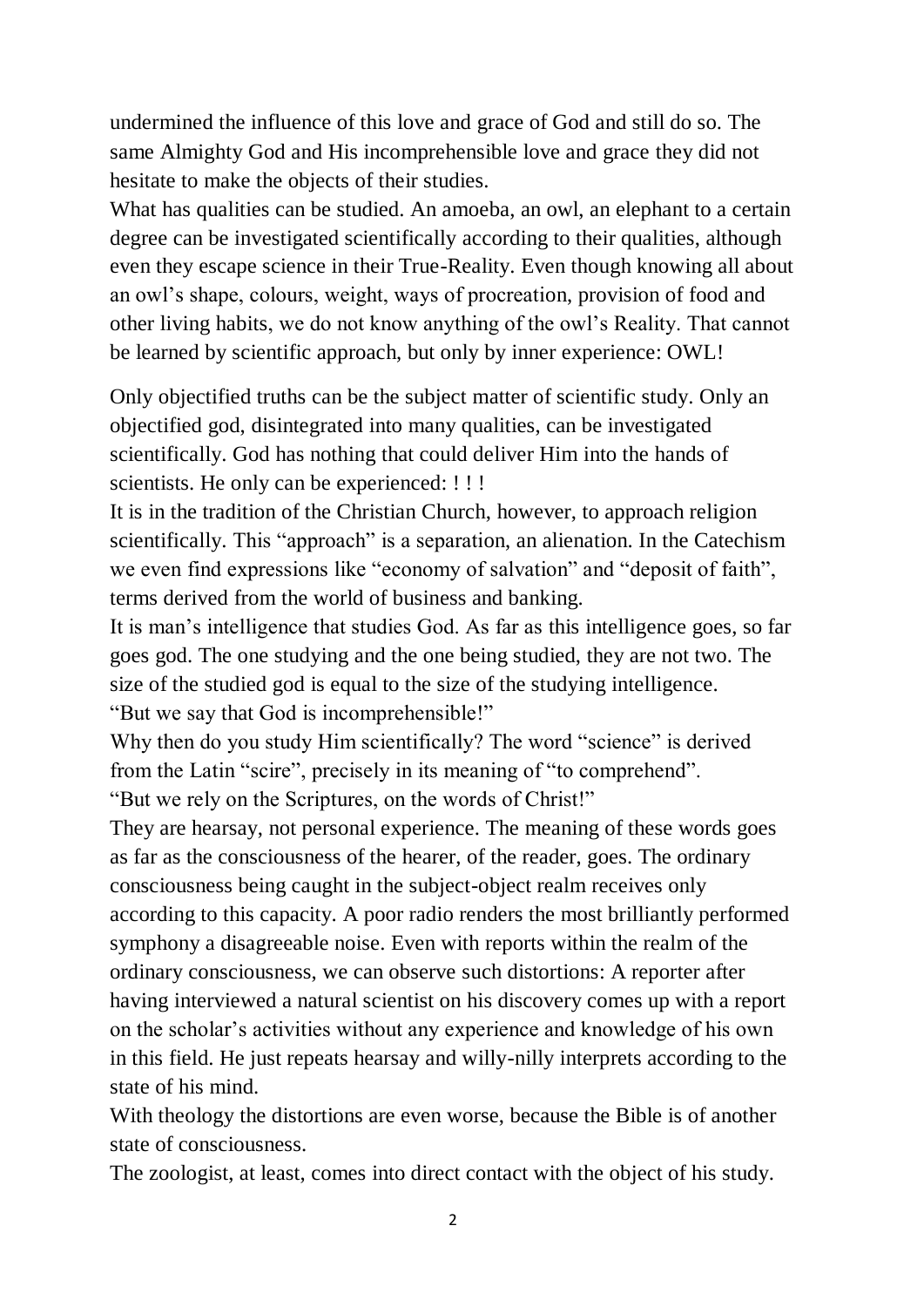Where is the direct contact of the theologian with God? Did he arrive at deep enlightenment, at the sudden awareness of Unobjectified-Truth? For sure not. If so, he would not busy himself with theology; there would be no theology.<sup>1</sup> Such an experience thrusts science applied to God out of man's hands as a totally useless instrument in this realm. Let's hear Jacob Böhme:

"I don't need the formulas of philosophy and theology, since I haven't learned it from them . . . "

This is the reaction of a man who by deep enlightenment experienced God, who was "granted the vision of God 'face to face' ", as such an experience is formulated in the "Supplements" of the New Catechism (p.569). Science can get no foothold on religion. It is similar to trying to climb a rock by the help of a boat.

The very precondition of science, the division into subject and object, direct outcome of the Fall, makes it impossible for science to be applied to religion. When reading and studying the Bible without having undergone the sudden overwhelming experience of enlightenment, without having caught a glimpse of the world where there is no I and no You, we cannot grasp the Truth, no matter how brilliant our intellect. To interpret the Bible led by nothing but the ordinary consciousness, to explain the Bible on this level of information is presumption. People who do not even know themselves, who never have experienced who they themselves are, how can they tell us about God? How can they make statements about God and formulate dogmas, doctrines infallibly? The inquisition is among the outcomes of this "infallibility". Based on the doctrines procured by the infallible, the Church persecuted Meister Eckehart, Jacob Böhme, Angelus Silesius, and many others. Even the writings of St. John of the Cross were temporarily under suspicion. Where the experience of Truth manifested itself, the Church often attacked, leaning on the dogmas and doctrines of the theologians. But who attacks the Truth, attacks Christ. Truth evidently then is not what the ordinary consciousness thinks it is. This is the same today as in the times of Christ. Crucifying Christ is not just a past historical event.

Science studies phenomena and things which the scientist considers outside of himself. Theological science can study only an external god. But the Bible says:

<sup>-</sup> $1$  What is called "mystical theology" is not theology in the sense of a science. It is the account of personal experience.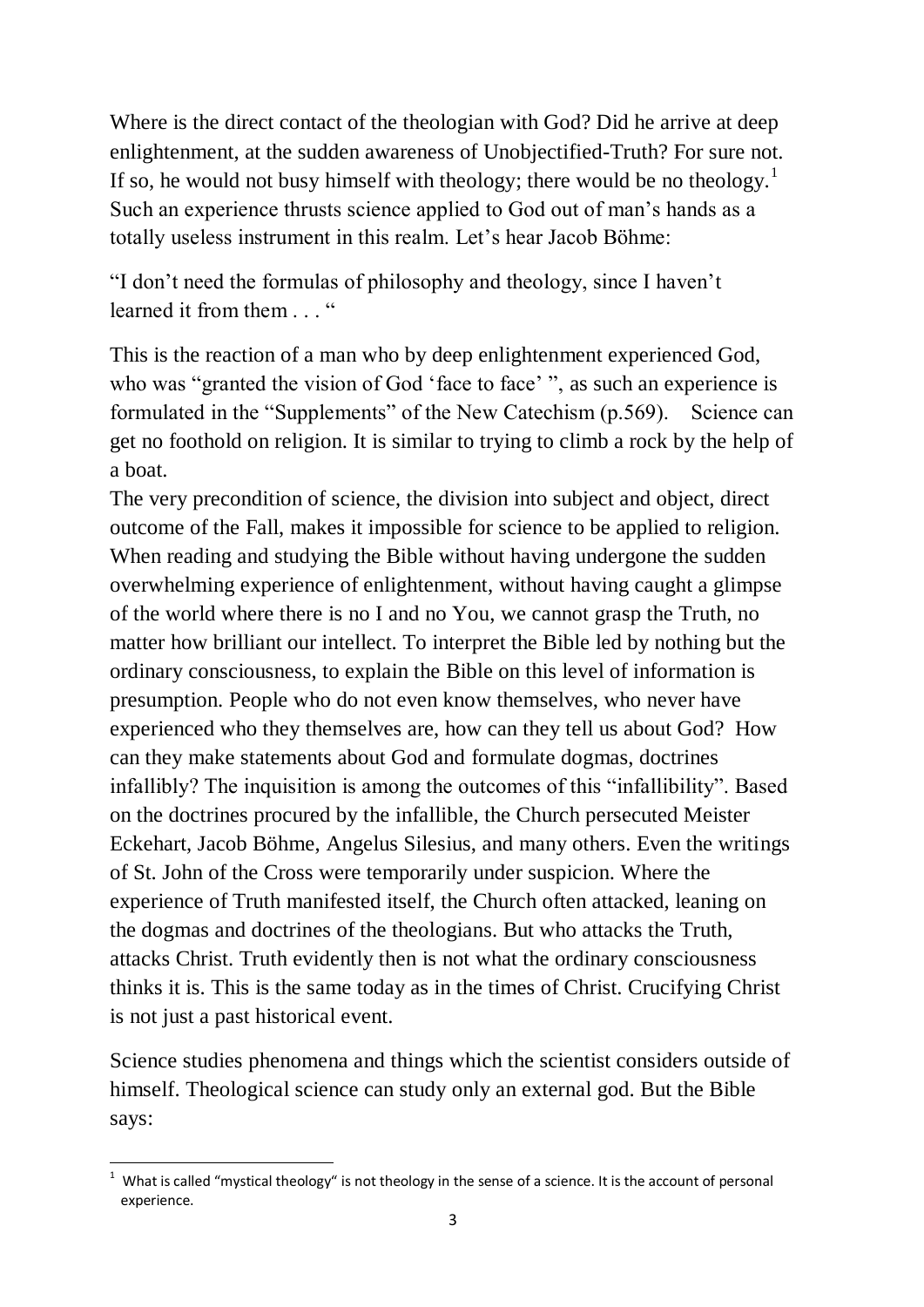". . behold, the kingdom of God is within you." (Luke 17,21) " Thou art gods." (Psalm 82,6 and John 10,34)

What can be done? By studying we cannot come to "know" God. There is only one way to arrive at the "knowledge" of God: to go deep own into ourselves, not by studying our body scientifically, not by psychologically externalizing our psyche, our soul, but by an almost artistic absorption in our-Self: without any thoughts, any ideas, ourselves just being there – without any qualities – sheer being – and there, in an instant, in a flash we experience Truth, that truth that ages of study and crowds of scientists fail to arrive at. This Truth has no colours, no form, no qualities whatsoever, and certainly no names. Even calling it "Truth" is wrong: It is that TRUTH which is not opposed by any lie. The TRUTH is neither true nor false, neither holy nor profane, neither light nor dark. It just IS! I just AM!

There is neither IT nor I. There is only IT. There is only I.

It is not a "uniting with God". There are not two. It is not seeing God "face to face" – there are not two faces.

Undergoing this experience, we do not "get" anything "new". We only realize that IT has been there all along without our having seen IT. And there is nothing but IT.

The inexpressible was given many names: GOD, TRUTH, REALITY, ABSOLUTE, PERFECTION, all synonymous. But none of these names can tell about this experience, neither can the word "Ungrund" of Jacob Böhme, or the word "KU" of Japanese Zen-Buddhists. What cannot be expressed by words, by names, cannot be the object of scientific study.

Without undergoing the experience we go on forever groping for some truth or truths. But the addition of all the truths in the world does not make TRUTH. Without this experience we are behaving like blind young dogs, seeing nothing although being bathed in brilliant sunshine.

The way we see by our ordinary consciousness is nothing but blindness. According to the original sin, we see everything as "good" or "evil". Looked at by the ordinary consciousness, a saint is good, a blasphemous man is evil. But this is not the only way to look at things. For a transformed consciousness a saint is Saint, a blasphemous man is Blasphemous-Man. Looked at by the ordinary consciousness, theology is one of the great absurdities the human mind has produced. For a transformed consciousness it is just: Absurd-Theology. The broken glass is Broken-Glass, the furious boss is Furious-Boss. Seen by the ordinary consciousness, a crippled man is a poor defective being.